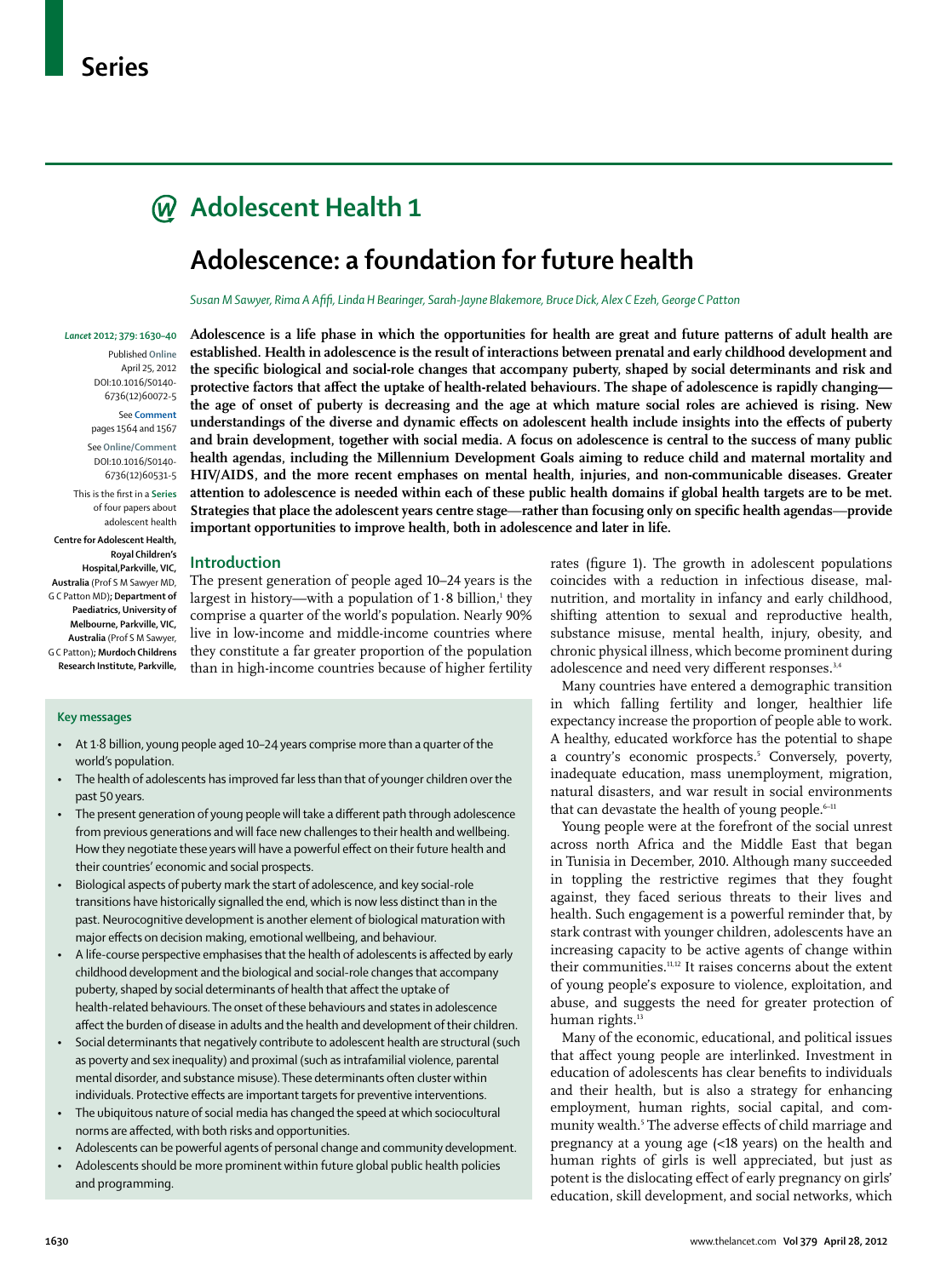

*Figure 1:* **Distribution of people aged 10–24 years as a proportion of the population by country** Population estimates are for 2010 and were taken from the UN World Population Prospects report (2008 revision).<sup>2</sup>

all undermine their present and future health and wellbeing, the health of their children, and their nations' social and economic prospects.<sup>14,15</sup>

Societies typically define adolescence in terms of age and social roles with little consistency between countries. We focus on adolescents and young adults aged 10–24 years (referred to as young people and youth and hereafter referred to as adolescents) because this age-group encompasses most individuals who are going through the biological changes and social-role transitions that historically defined adolescence (panel). Although the biological sequences of puberty are highly consistent (table 1), changes in the timing of puberty, the nature of social-role changes, and the hopes and aspirations of adolescents across the world are widely affected by economic and sociocultural factors.

We assess the role of adolescence as a foundation for future health, emphasising the changing context of health and social development from late childhood to early adulthood and the place of adolescents within global public health. Our report is arranged around a conceptual framework that we have developed to describe the many factors affecting adolescent health and to put into context the subsequent reports in this Series (figure 2).

## **Adolescence within the life course**

Social disadvantage and negative experiences in infancy and early childhood interfere with the achievement of normal developmental milestones in later childhood, such as healthy peer relationships and literacy.<sup>21</sup> This can lead to peer rejection, school disengagement, academic failure, and early uptake of risky behaviours in adolescence.<sup>21-23</sup> Adoption of a life-course perspective promotes the understanding that factors affecting preconception and early childhood can cumulatively affect adolescents. Thus, programmes intended to enhance maternal, infant, and child health will also positively affect the health of adolescents.24 However, although aspects of adolescent health are known to be related to earlier determinants, less emphasis has been placed on how adolescent health is also the product of the biological and social experiences that are specific to this phase of life (figure 2).

Similarly, policy makers have responded inadequately to the knowledge that health-related behaviours (ie, behaviours that positively or negatively affect health) and health outcomes in adolescence have a sustained effect on the future health of these young people. The life-course approach promotes a different temporal understanding of prevention because many opportunities for prevention of non-communicable diseases, mental disorders, and injuries in adults arise from a focus on risk processes that begin in or before adolescence.3,5,15,25 Many health-related behaviours that usually start in adolescence (tobacco and alcohol use, obesity, and physical inactivity) contribute to the epidemic of non-communicable diseases in adults<sup>26,27</sup>eg, in people older than 60 years, high blood pressure and elevated cholesterol and glucose account for 29% of disability-adjusted life-years (DALYs); tobacco use accounts for 10%; physical inactivity for 7%; and being overweight or obese for 7%.17

The health of pregnant adolescents in particular contributes to the health of the next generation by affecting developing fetuses. Viral infections such as rubella and HIV, maternal malnutrition and micronutrient deficiency,<sup>28</sup> obesity and gestational diabetes,29–31 and health-related behaviours such as the consumption of alcohol, tobacco, and psychotropic drugs will affect the health of offspring.<sup>32,33</sup> Impaired fetal growth is more common in pregnancy in girls younger than 18 years and is a potent precursor of adult diabetes.<sup>34</sup> Specific transgenerational effects will be particularly severe in countries where, in terms of nutrition for example, both adolescent malnutrition and micronutrient deficiency are high and teenage pregnancy is common. For example, in India, about half of girls aged 15–19 years are underweight and anaemic, and a similar

**VIC, Australia** (Prof S M Sawyer, G C Patton)**; Department of Health Promotion and Community Health, Faculty of Health Sciences, American University of Beirut, Beirut,**  Lebanon (Prof R A Afifi PhD); **Center for Adolescent Nursing, School of Nursing**  (Prof L H Bearinger PhD) **and Department of Pediatrics, Medical School**  (Prof L H Bearinger)**, University of Minnesota, Minneapolis, MN, USA; Institute of Cognitive Neuroscience, University College London, London, UK** (Prof S-J Blakemore PhD)**; Department of Population, Family and Reproductive Health, Johns Hopkins Bloomberg School of Public Health, Baltimore, MD, USA** (B Dick MB)**; African Population and Health Research Centre, Nairobi, Kenya** (A C Ezeh PhD)**; and Consortium for Advanced Research Training in Africa, University of the Witwatersrand, Johannesburg, South Africa** (A C Ezeh)

Correspondence to: Prof Susan M Sawyer, Centre for Adolescent Health, Royal Children's Hospital, Parkville, VIC 3052, Australia **susan.sawyer@rch.org.au**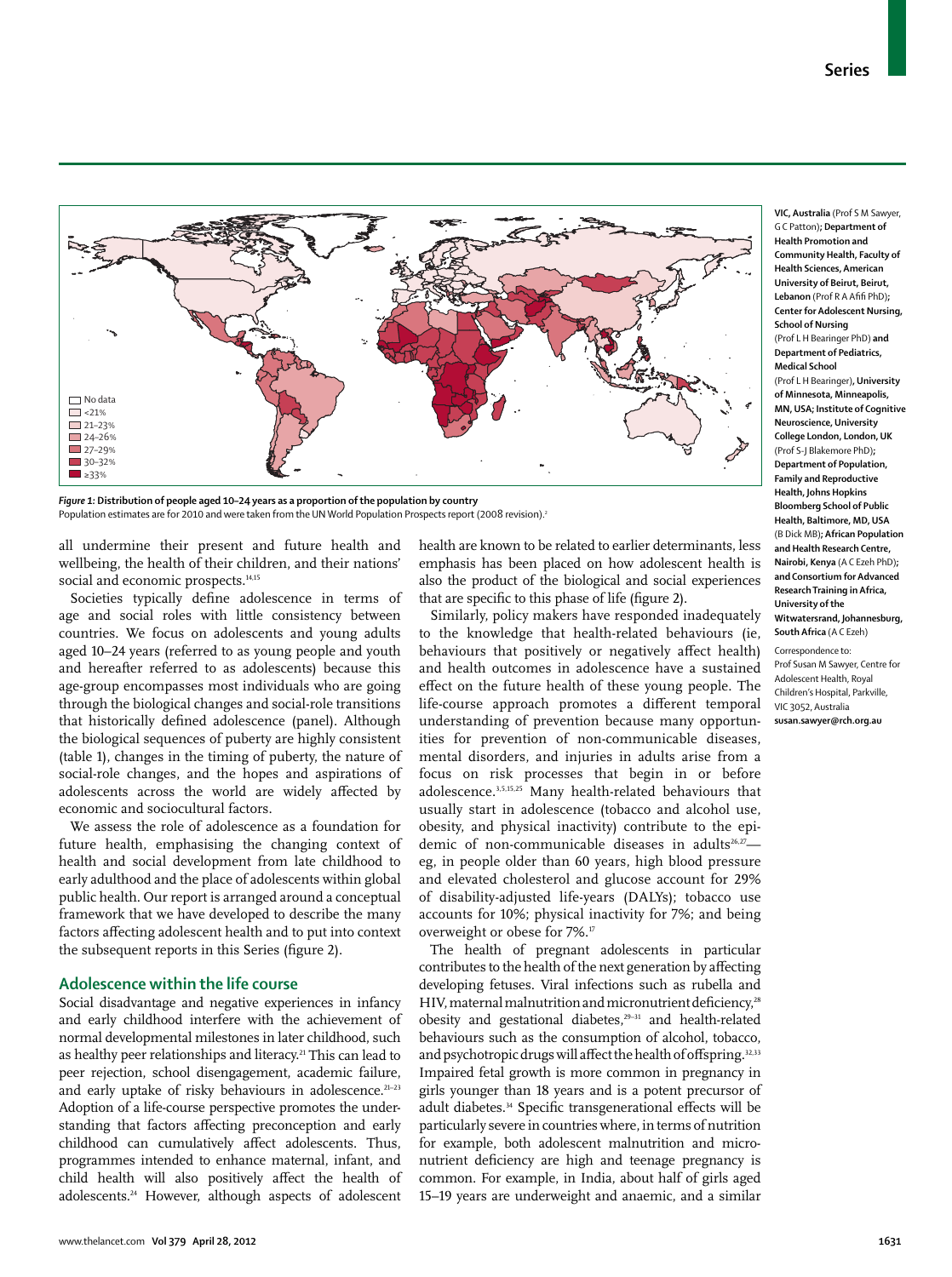proportion are married before age 19 years.<sup>14</sup> Other countries, such as South Africa, are grappling with the double burden of both underweight and overweight adolescents.<sup>35</sup> Although it has not yet been described,

## Panel: Definitions of adolescence and young adulthood

#### **Child**

Defined by the Convention on the Rights of the Child (1989) as a person younger than 18 years, unless majority (ie, the legal threshold of adulthood) is attained at a younger age in a particular country. $13$ 

## **Adolescence**

Historically defined by WHO as the period between ages 10 and 19 years.<sup>16</sup> It is derived from the Latin *adolescere*—the present participle *adolescens* means growing up, whereas the past participle *adultus* means grown up.

### **Youth**

The UN defines youth as people aged between 15 years and 24 years, a definition made in the lead up to the International Youth Year of 1985.

#### **Teenager**

Refers to people aged 13-19 years. The term was first used in the USA in the 1920s, and became widely used within popular culture after World War 2.

#### **Young people**

A less formally defined term that generally refers to people aged 10-24 years, as does the composite term adolescents and young adults.16

When data are reported, the 10–24 year age range is increasingly being divided into three categories: 10–14 years (early adolescence); 15–19 years (late adolescence); and 20–24 years (young adulthood) to appropriately examine the extent of changes in health that take place during these years.<sup>17-19</sup>

## **Adulthood**

The age that children and adolescents gain legal rights and accountabilities varies. 18 years is the legal age of majority in many countries, although not universally. Even in law, no unified definition of adulthood exists-instead, laws define adulthood at different ages depending on the activity in question.

health-related behaviours of boys probably also have an effect on the health outcomes of the next generation.

## **Puberty and social-role transitions**

The onset of puberty has long been accepted as the starting point of adolescence, and key social-role transitions such as completion of education, employment, marriage, and childrearing historically signalled the end. Until the industrial revolution in the 1800s, the achievement of physical maturity generally paralleled social-role maturity.<sup>36</sup> Even until the early 20th century, the delay between physical and social-role maturity was very short.

The decreasing age of onset of puberty that took place throughout the 20th century seemed to be related to improvements in childhood hygiene, nutrition, and health. This trend had largely ceased by the 1960s in high-income countries when the mean age of menarche stabilised at about  $12-13$  years.<sup>37</sup> In these countries, the increase in the age at which adult social roles and responsibilities were adopted began at about the same time, which has made it less clear when adolescence now ends. Not only do young people now spend longer in education and marry and have children later<sup>22,38</sup> but also contemporary social-role transitions, such as completion of education, employment, marriage, and childrearing, are increasingly less defined and linear than they were historically.<sup>38</sup> Despite its widespread legal significance, the age of 18 years clearly no longer signifies adulthood in many parts of the world (panel).

The combination of children beginning puberty earlier and taking on characteristically adult roles at an older age than they did historically has increased the length and indeed changed the shape of adolescence. These secular trends, evident in all but the poorest of countries,<sup>39,40</sup> are further affected by regional social determinants (economic, cultural, and political) and by risk and protective factors. For example, in the Arabic-speaking countries of north

|                                                                                                                                                                                                 | Physical development                                                                                                                                                                                                                                                                            | Coqnitive development                                                                                                                                                                                                       | Social and emotional development                                                                                                                                                                                                                                                                                                                                                                                                                                                                            |  |
|-------------------------------------------------------------------------------------------------------------------------------------------------------------------------------------------------|-------------------------------------------------------------------------------------------------------------------------------------------------------------------------------------------------------------------------------------------------------------------------------------------------|-----------------------------------------------------------------------------------------------------------------------------------------------------------------------------------------------------------------------------|-------------------------------------------------------------------------------------------------------------------------------------------------------------------------------------------------------------------------------------------------------------------------------------------------------------------------------------------------------------------------------------------------------------------------------------------------------------------------------------------------------------|--|
| Early<br>adolescence<br>$(\sim$ age<br>$10-14$ years)                                                                                                                                           | Puberty: growth of body hair, increased<br>perspiration and oil production in hair and skin;<br>great physical growth (both height and weight);<br>breast and hip development and onset of<br>menstruation (girls); growth in testicles and<br>penis, wet dreams, and deepening of voice (boys) | Growth in capacity for abstract thought; mostly<br>interested in present with little thought about<br>the future; expansion of and increased<br>importance placed on intellectual interests;<br>deepening of moral thinking | Struggle with sense of identity; feel awkward about themselves and<br>their body; worry about being normal; realise that parents are not<br>perfect; have heightened conflict with parents; become increasingly<br>influenced by peer group; have a raised desire for independence; return<br>to childish behaviour when stressed; are prone to mood swings; test<br>rules and limits; become more private; have a growing interest in sex                                                                  |  |
| Late<br>adolescence<br>$(-15-19 \text{ years})$                                                                                                                                                 | Physical growth slows for girls but continues<br>for boys                                                                                                                                                                                                                                       | Continued growth in capacity for abstract<br>thought; increased capacity for setting goals;<br>interest in moral reasoning; think about the<br>meaning of life                                                              | Have intense self-involvement, alternating between high expectations<br>and poor self-identity; continue to adjust to changing body; worry<br>about being normal; tend to distance themselves from their parents;<br>have a continued drive for independence; are driven to make friends and<br>have a greater reliance on them (popularity can be an important issue);<br>have a heightened capacity for emotional regulation; experience<br>feelings of love and passion; have increasing interest in sex |  |
| Young<br>adulthood<br>(~20–24 years)                                                                                                                                                            | Young women are typically fully developed<br>physically; young men continue to gain height,<br>weight, muscle mass, and body hair                                                                                                                                                               | Ability to think ideas through from beginning to<br>end; ability to delay gratification; examination of<br>inner experiences; increased concern for the<br>future; continued interest in moral reasoning                    | Have a firmer sense of identity, including sexual identity; have<br>increased emotional stability, concern for others, and independence and<br>self-reliance; still place importance on peer relationships; develop more<br>serious relationships; regain some interest in social and cultural traditions                                                                                                                                                                                                   |  |
| Adapted from a US Office of Population Affairs table, <sup>20</sup> by permission of the American Academy of Child and Adolescent Psychiatry, from which the original information was obtained. |                                                                                                                                                                                                                                                                                                 |                                                                                                                                                                                                                             |                                                                                                                                                                                                                                                                                                                                                                                                                                                                                                             |  |

*Table 1:* **Developmental characteristics of adolescence and young adulthood**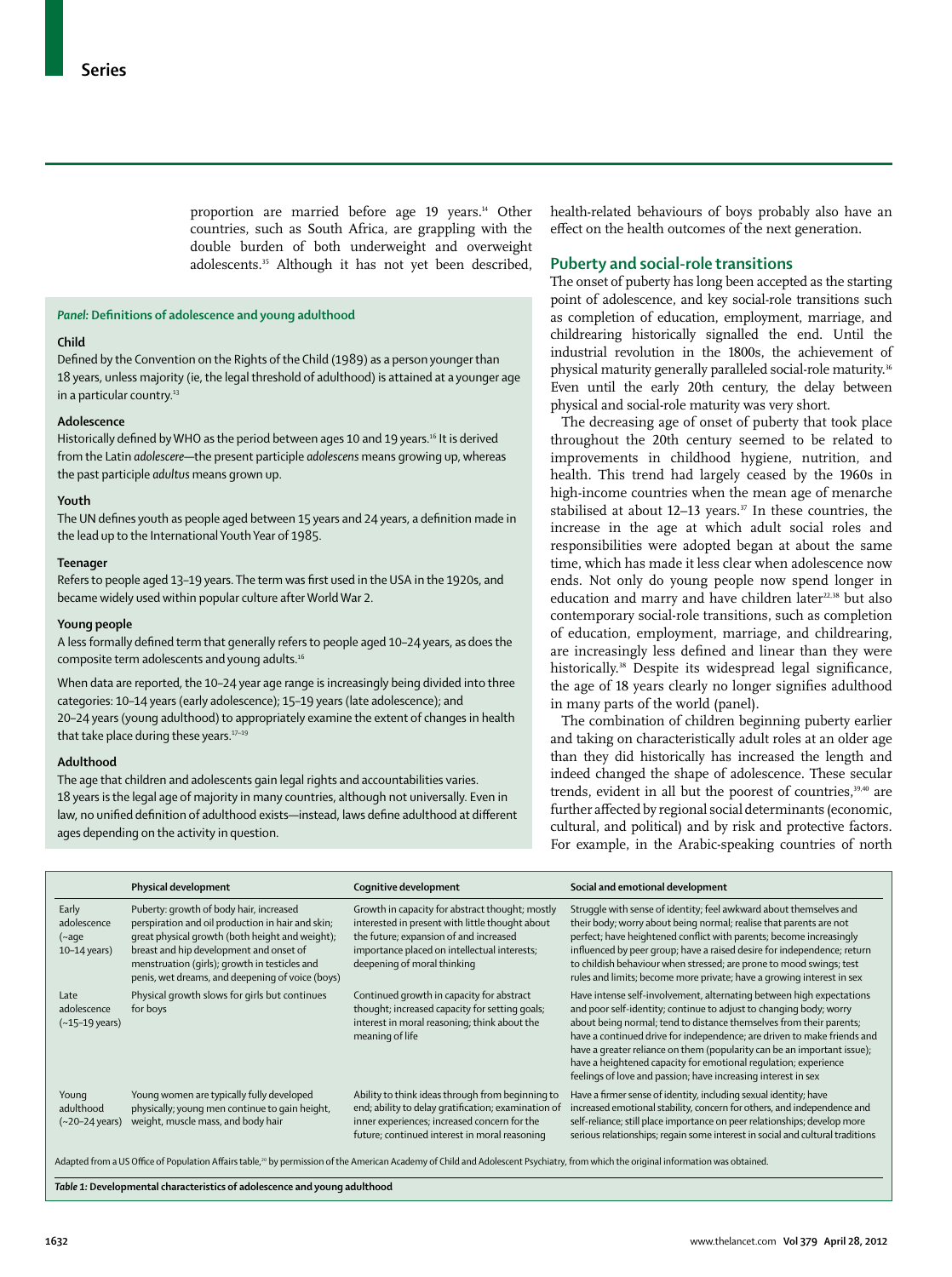Africa and west Asia, high costs of marriage and secure housing have contributed to an increase in the age at which people are getting married.<sup>41</sup> Additionally, increasing industrialisation, globalisation, urbanisation, and access to digital media are reducing the influence that families and communities traditionally had on the transition to adulthood by decreasing parental control, social support for families, and social cohesion. At the very least, there seems to be less agreement between generations and within different communities across the world about the accepted timing and pathways to adult roles.

## **The biology of adolescent development**

Like early childhood, adolescence is a sensitive period in which both normative and maladaptive patterns shape future trajectories. Part of this sensitivity relates to the social embedding of health risks and the biological changes before, during, and beyond adolescence.

100 years ago, puberty was widely thought merely a process of physical maturation that propelled individuals into different social contexts that affected their health.<sup>42</sup> We now appreciate that puberty is a highly programmed and biologically driven process that affects behaviour, emotional wellbeing, and health in complex ways. For example, the timing of puberty rather than chronological age is most associated with the increase in health-related behaviours and mental health states during adolescence.<sup>43</sup> These changes in behaviour and mental health might be partly related to changes, started at puberty, in the regulation of oxytocin in girls and vasopressin in boys, which have been linked to social attachment, pair-bonding, and parenting behaviour across species.<sup>44</sup> Although the processes have not yet been elucidated, family and social factors such as parental health and marital tension and the presence of a stepfather also affect pubertal timing. $45-47$ 

There is growing interest in understanding how puberty affects the developing brain. Animal data show that hormonal events during puberty exert major effects on brain maturation and behaviour that alter the perceptions, motivations, and behavioural repertoire of these animals and enable reproductive behaviour and independence.48 Although little is known about the relation between puberty and neural development in people, investigators have tentatively suggested that pubertal hormones might also affect the structure and function of the developing human brain.<sup>48</sup>

Advances in MRI have enabled the identification of changes in the cortical grey matter of the brain that take place in a region-specific and non-linear manner throughout adolescence and into early adulthood.<sup>49,50</sup> Across the frontal, temporal, and parietal cortices, transformations of grey matter conform to an inverted-Ushaped developmental trajectory, with increases in volume during childhood reaching a peak in early adolescence with a subsequent decrease in volume in early adulthood.49,51 This trajectory is thought to arise from dendritic outgrowth and synaptogenesis (corresponding



#### *Figure 2:* **Conceptual framework for adolescent health**

The framework emphasises the crucial importance of a life-course perspective in the understanding of adolescent health and development (represented by the horizontal flow of the framework) and the importance of social determinants of health (vertical flow). The axes intersect around the unique characteristics of adolescence (the complex interactions between puberty, neurocognitive maturity, and social-role transitions) to emphasise how these factors affect adolescent health and development. The text outside the boxes refers to settings and scope of policies, preventive interventions, and services that affect adolescent health.

to increased grey matter volume in MRI) with subsequent synaptic pruning (decreased grey matter volume).<sup>52</sup> This fine tuning of synaptic connections provides an opportunity for brain remodelling in response to social, emotional, and behavioural exposures, such as substance misuse. MRI studies show an overall increase in white matter from childhood to adolescence, which then slows and stabilises in early to mid-adulthood depending on the brain region in question. This increase is attributable to progressive age-related axonal myelination or increasing axonal calibre, both of which enhance the speed of neuronal transmission.<sup>53</sup>

The prefrontal cortex—the site of executive control functions, including planning, emotional regulation, decision making, multitasking, and self-awareness-is one of the brain regions that undergoes the most protracted development in human beings. The prefrontal cortex starts to develop very early in life and continues after adolescence until the individual is well into their 20s.49,54 This brain development might explain the steady improvement in self-control from childhood to adulthood. By contrast, the limbic system, which governs reward processing, appetite, and pleasure seeking, develops earlier in adolescence than does the prefrontal cortex.55 The greatest disparity in maturation between the limbic system and prefrontal cortex is during early to mid-adolescence. Heightened risktaking at this time could be explained by a developmental imbalance that favours behaviours driven by emotion and rewards over more rational decision making.48,55

The reason why adolescents can be poor decision makers was thought to be because they were less intellectually mature; however, data suggest that adolescents can make surprising decisions despite knowledge of risks. Adolescents seem to be more affected than adults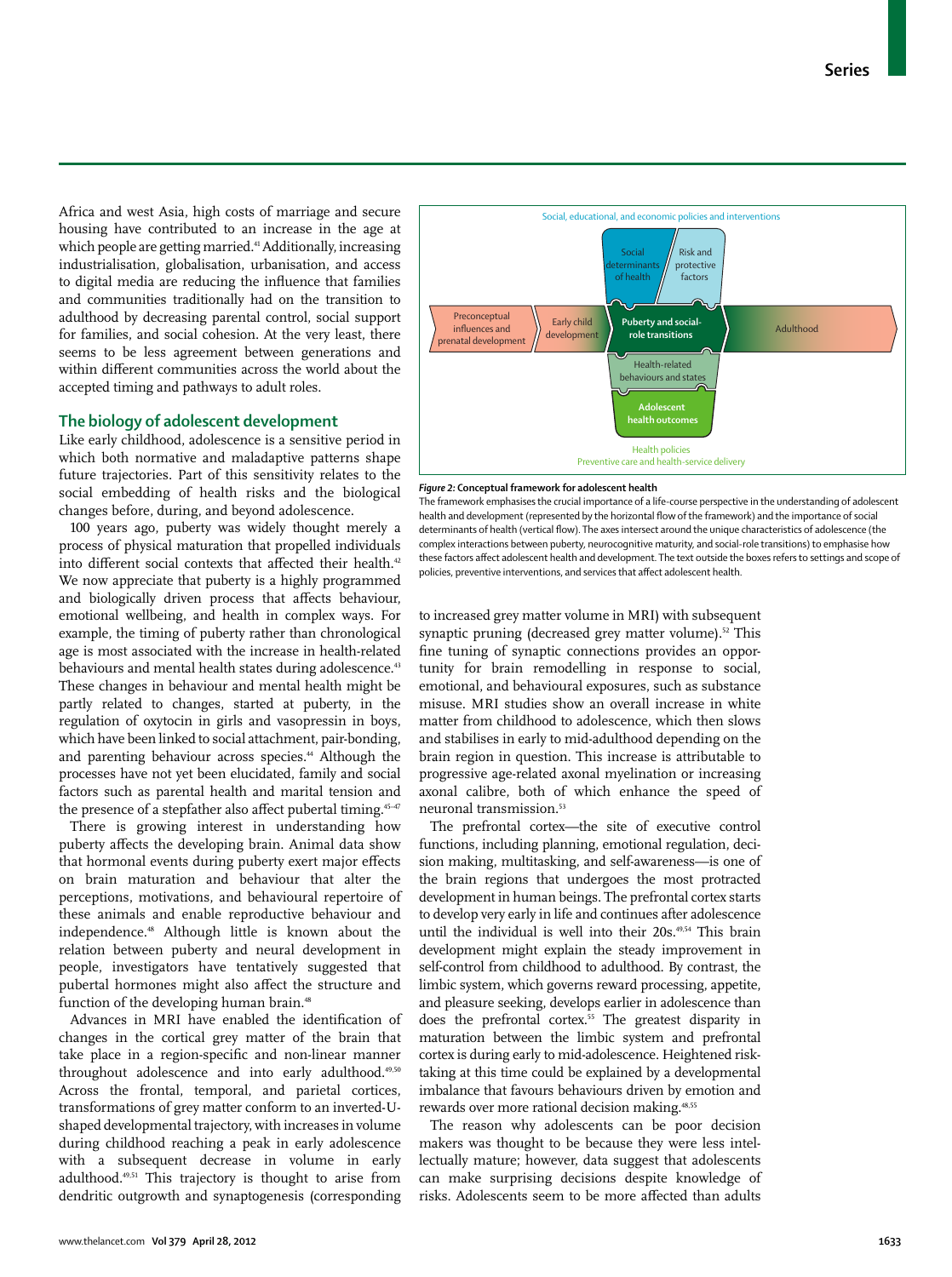by exciting or stressful situations when making decisions—so-called hot cognitions—especially in the presence of peers.<sup>56</sup> Increased activity in the nucleus accumbens—a region associated with reward, pleasure, and other emotional responses—seems linked to these behaviours.<sup>57</sup> This is consistent with the notion of sensation seeking—the willingness to take risks to attain new, varied, and stimulating experiences—an important mediator for risky behaviour and which increases between age 10 and 15 years, suggesting this behaviour is affected by puberty.56,58 Such knowledge reinforces policies supporting graded exposure to risk, such as a limit to the number of passengers allowed in a car with a young driver.<sup>59</sup> The wider implications of the nature and timing of adolescent neurocognitive maturation on policies and programming are only starting to be explored.<sup>60</sup>

## **The effects of social context on health**

Both structural determinants of health (eg, national wealth and income inequality, access to education and health-care services, employment opportunities, and sex inequality) and proximal or intermediate determinants of health (eg, connectedness of adolescents to family and school) affect health-related behaviours and states in adolescence.61 Whereas many social determinants contribute to an individual's health across their lifetime, some have particular salience during adolescence. Social determinants of health that specifically affect adolescents consist of policies and environ ments that support access to education, provide relevant resources for health (eg, contraception), and create opportunities to enhance young people's autonomy, decision-making capacities, employment, and human rights.

Similar to proximal determinants of health is the notion of risk and protective factors. However, these operate within the individual and their family, peers, school, and community. By interacting with structural determinants of health, risk and protective factors across these domains affect adolescents' engagement in health-related behaviours—both positively and negatively.24,62,63 For example, risk factors within the individual domain that relate to intelligence, sexual orientation, or personality can result in negative peer relationships, such as bullying, which increase the likelihood of various health-related behaviours, including substance misuse, unsafe sex, depression, antisocial and illegal activities, and dangerous driving.<sup>64,65</sup> Thus, beyond academic achievement, schools are an important social environment for adolescents that promote peer connections, emotional control, and health. Schoolbased interventions that create strong engagement between students and teachers and a feeling of emotional safety result in reduced substance misuse, violence, and other antisocial behaviours in adolescents.<sup>66</sup> This finding is consistent with the positive youth development approach, which focuses on adolescents' assets and developmental strengths, whether internal to the individual (eg, intelligence), or external (eg, peers and school).<sup>67,68</sup>

Together with differential protection of human rights, the complex interaction of social determinants of health and risk and protective factors with the biological and social-role transitions of adolescence explains the growing disparities between the health of adolescents in different regions and countries. These same factors also affect the experience of growing up within the same country, where adolescents can have highly heterogeneous life experiences and diverse health outcomes. In Australia, for example, adolescents with an indigenous ethnic origin, from a refugee background, or who are incarcerated or homeless have worse health outcomes than do their mainstream peers.<sup>69-72</sup>

## **Changes in the adolescent burden of disease**

Changes in the biological and social transitions that define adolescence have important links to health (figure 2), although the processes by which this happens are complex and still not wholly understood. For example, the timing of puberty is linked to the onset of sexual activity and the risks of teenage pregnancy and sexually transmitted infections.73 That adult roles and responsibilities are now achieved at an older age in many high-income countries also has implications for sexual health, but for different reasons. In these countries, where the age of first sexual inter course is about 16 years, the period of vulnerability to sexually transmitted infections caused by premarital sexual intercourse has extended from only a few years to more than a decade. The heightened sensitivity to peers during adolescence affects adolescents' experimentation with health-related behaviours, such as substance misuse.<sup>74,75</sup> The timing of puberty also affects substance misuse—eg, young people who begin drinking in early adolesence are more likely to become alcohol dependent within 10 years and to have lifetime alcohol dependence than those who begin drinking at an older age.<sup>76</sup> The increase in the length of adolescence has also changed the importance of these behaviours. For example, because marriage and childrearing contribute to the reduction in many risk behaviours, $\pi$  the trend for people to marry and have children at an older age is especially potent when combined with the early onset and heavy consumption of alcohol, which is increasingly seen in girls as well as boys.<sup>78,79</sup> Additionally, youth unemployment, which is at very high levels in several countries, increases the risks for substance misuse and mental disorders in adolescence. The subsequent effects on social confidence, skills, and financial resources will probably have far-reaching results well into adulthood.

Overall, the health of adolescents has improved to a lesser extent than that of younger children.<sup>80</sup> In a longitudinal study of 50 countries, childhood mortality was reported to have declined by more than 80% in the past 50 years.<sup>18</sup> By contrast, adolescent mortality has only marginally improved. A notable example is in Brazil, where more adolescents die from violence than do children younger than 5 years from infectious diseases.<sup>14</sup>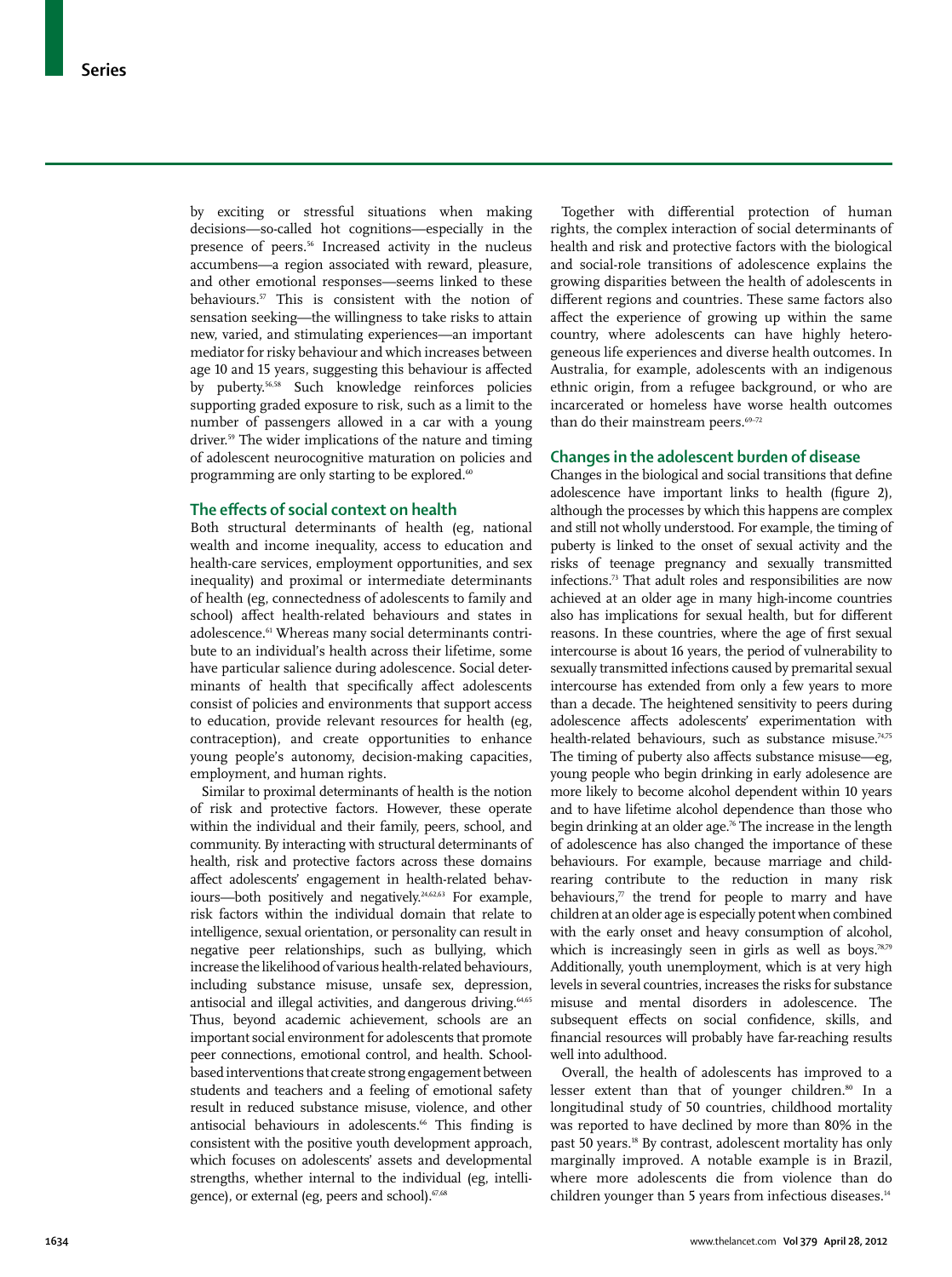Although engagement in some risky behaviours might be thought a normal aspect of adolescent development, some have immediate negative effects and many are preventable.<sup>24</sup> The leading risk factors for incident DALYS in young people aged 10–24 years are alcohol (7% of DALYs), unsafe sex (4%), iron deficiency (3%), lack of contraception (2%), and illicit drug misuse (2%).<sup>17</sup> At least 15% of the worldwide disease burden is accounted for by DALYs in 10–24 year olds, which challenges the widespread belief that adolescence is a healthy time of life.

An analysis of worldwide patterns of mortality reported that 2·6 million young people aged 10–24 years died in 2004, with mortality increasing from early to midadolescence and into young adulthood.19 The rate and causes of death differed substantially by age, sex, and region, with mortality rates almost four times higher in low-income and middle-income countries than in highincome countries. The leading causes of death were injuries (both unintentional, such as road traffic accidents, and self-inflicted, such as suicide); maternal causes; communicable, nutritional, and perinatal diseases (eg, tuberculosis, meningitis, and HIV/AIDS); and noncommunicable diseases (such as diabetes and cancer). Irrespective of region, most adolescent deaths are preventable and thus strongly justify worldwide action to enhance adolescent health. Incident disability also increases with age throughout adolescence. $\mathbb{I}^7$  The contribution of mental disorders to the non-fatal burden of disease rises sharply throughout adolescence and is the largest contributor to the burden of disease in young people aged 10–24 years (45%), ahead of unintentional injuries (12%) and infectious and parasitic diseases (10%).<sup>17</sup>

## **Emerging drivers of adolescent health**

In addition to the well established influences of parents and peers during adolescence, various new drivers are emerging. Marketing of unhealthy products and lifestyles (eg, tobacco, alcohol, and foods high in fat, sugar, and salt) clearly targets young people. Analogous to an infectious disease epidemic, mass media can be viewed as a vector that carries attitudes and products to an increasing number of hosts, resulting in outbreaks of previously uncommon behaviours. The extent of such epidemics results from the relation between economic, sociocultural, and publicpolicy environments.<sup>81</sup> For example, tobacco marketing to men, and then increasingly to young women, largely brought about the rise in smoking that peaked around the mid-1960s in men in high-income countries, and about a decade later in women.<sup>82</sup> As a result of ever-tightening policy environ ments, the tobacco epidemic is now well past its peak in countries such as Australia, Canada, the UK, and the USA, with substantial declines in adolescent smoking seen over the past 15 years in these regions.

The tobacco industry is now vigorously investing in advertising campaigns in middle-income and low-income countries that historically had very low rates of smoking, especially in women.<sup>83,84</sup> Not surprisingly, these countries are undergoing an increase in male smoking,<sup>85</sup> with substantial yearly increases in cigarette smoking per person in countries such as China (8·0%), Indonesia (6·8%), and Syria (5 · 5%).<sup>83</sup> Tobacco in other forms, such as smokeless (chewing) tobacco and waterpipe smoking, is also marketed to young people<sup>86</sup>—nearly one in five of the world's adolescents aged 13–15 years use tobacco, and more than one in ten use tobacco in a form other than cigarettes.<sup>87</sup> A major concern is the rapid rise in female smoking as marketing and globalisation lead to a decrease in traditional cultural prohibitions against this practice.<sup>82,85</sup> Men are four times more likely than women to smoke,<sup>88</sup> whereas boys aged 13–15 years are now only 2·3 times more likely to smoke than girls their age, $s<sub>7</sub>$  and in many countries sex differences in adolescent smoking rates no longer exist.<sup>89</sup>

Young people are the earliest adopters of information and communication technology such as mobile phones, the internet, instant messaging, and social networking sites including Facebook and Twitter, both in low-income and middle-income countries as well as high-income regions.5,14 The expanded social environment provided by new forms of social media has both real and perceived risks and benefits. New social media provide a powerful voice for young people to actively engage with one another or to circumvent more traditional and controlled forms of media and communication. The extent to which various governments have attempted to restrict access to new media—such as internet censorship and restrictions to social networking sites imposed in China,<sup>90</sup> Libya, and Iran—reinforces the perceived power of such communication. Arguably, young people's engagement with new social media has enabled adults to appreciate the capacity of the young to be active catalysts for community change, a part they have long played. However, young people are susceptible to the physical effects of intense engagement with media (eg, decreased physical activity and sleep disturbance), to new variations of old difficulties (eg, cyberbullying and pornography) and to previously unknown behaviours, such as sexting (the act of sending sexually explicit messages or photographs by mobile phone).

Adolescence is a sensitive time for social learning through imitation of behaviours, especially by peers. The ubiquitous nature of new media has arguably changed the very notion of the peer group. Certainly, it has changed the speed at which sociocultural norms are affected<sup>91</sup> and has contributed to the rise of what were previously less common attitudes, aspirations, and behaviours.<sup>92</sup> Social contagion received attention more than 200 years ago as a result of a cluster of suicides after publication of a popular novel in which a young man committed suicide.<sup>93</sup> Copycat suicides are even more probable now, in view of the power of new media to emotively and graphically publicise suicides.<sup>94</sup> Social contagion has been invoked as contributing to behaviours that range from the very uncommon (eg, school shootings<sup>95</sup>) to the more widespread (eg, deliberate self harm<sup>96</sup>). The extent of publicity around such behaviours further contributes to new norms.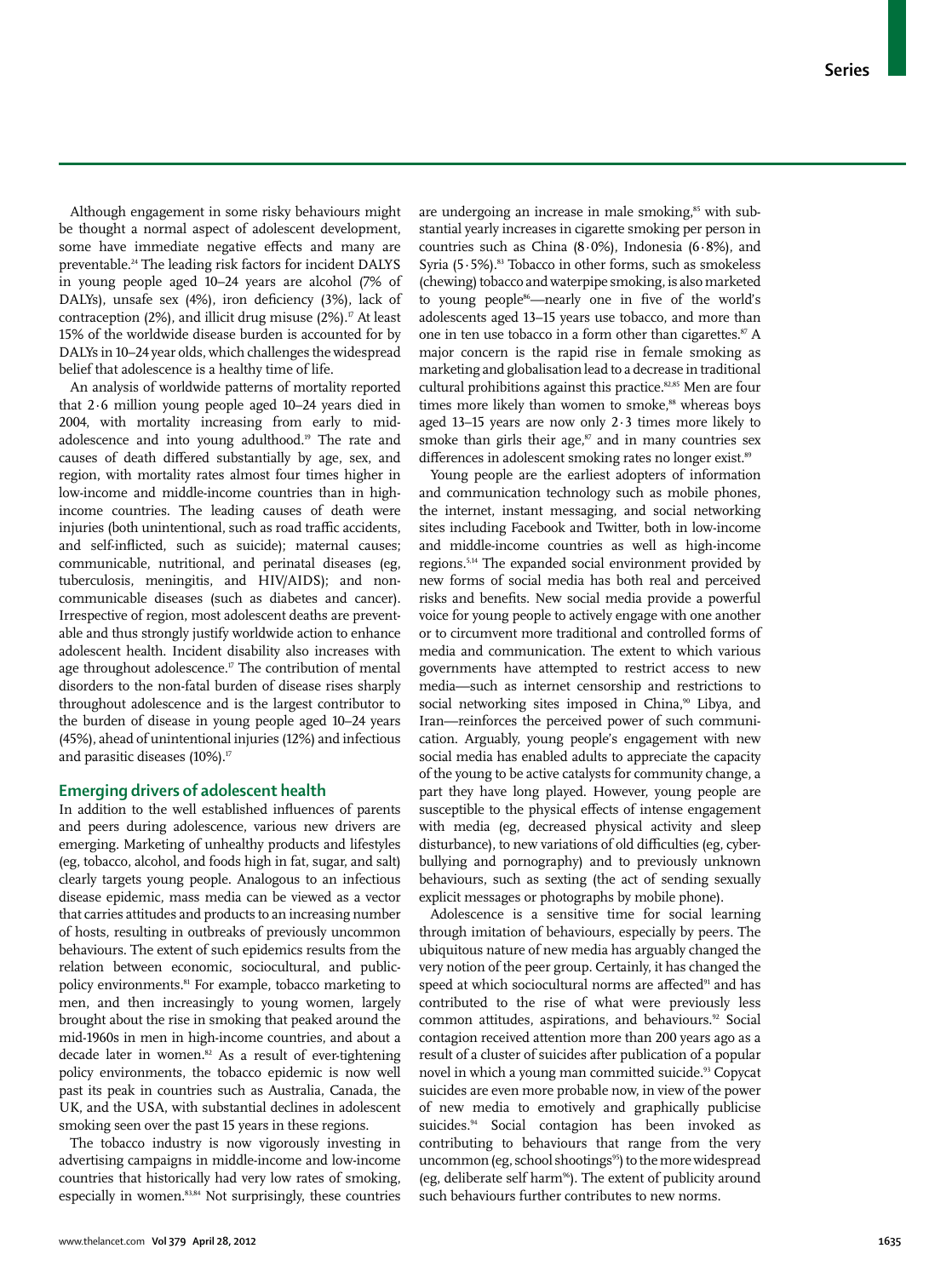The rising influence of social media has resulted in great interest in how it can be used to promote the health of adolescents, and a growing number of trials suggest positive effects of interventions that make use of information and communication technology.<sup>97</sup> Populationfocused social marketing approaches seem to have particular salience in changing community values and attitudes in the young. For example, the South African multimedia so-called edutainment programme *Soul City* has helped change social norms about HIV/AIDS and domestic violence, contributed to increases in individuals' knowledge about condom use and domestic violence, and widely contributed to the empowerment of local communities.<sup>98</sup> For such interventions to be effective, knowledge of prevention science will no longer be sufficient; new skills and alliances will be needed to exploit opportunities for health, such as social marketing, information technology, and creative design. One such alliance, the television network MTV's Staying Alive Ignite campaign, aims to prevent the spread of HIV by changing attitudes, behaviours, and national norms. Based on a confronting television drama, the accompanying multimedia campaign challenges young people in Kenya, Trinidad and Tobago, and Ukraine to ignite a wide social movement to stop the spread of HIV.

For more on the **MTV Staying Alive Ignite campaign** see http://igniteblog.staying-alive. org/about-ignite/

## **Adolescents and global health agendas**

The Millennium Development Goals have driven global health policy for the past decade. Adolescence has become an important focus because improvement of adolescent health is central to the achievement of worldwide targets associated with maternal health, child mortality, and HIV/ AIDS. The Millennium Development Goals continue to provide a very important opportunity to focus on sexual and reproductive health, which are fundamental to improvement of young people's health—maternal mortality is one of the leading causes of death in adolescent girls and young women in Africa and southeast Asia;<sup>19</sup> more than a third of girls still undergo child marriages;<sup>15</sup> and adolescents are at the heart of the HIV/AIDS epidemic (table 2).<sup>103</sup>

However, adolescents are central to the success of many other emerging health agendas. The growing worldwide focus on mental health is an important opportunity to target adolescent health, because adolescence is when many psychiatric disorders begin,<sup>118</sup> and neuropsychiatric disorders, including substance misuse, contribute to nearly half of non-fatal DALYs in people aged 10-24 years.<sup>17</sup> Undoubtedly, there can be no improvement in mental health without a focus on adolescent health.

The global health agenda on injury prevention could be used to achieve major health benefits for adolescents because this age-group disproportionately contributes to all-age injuries.<sup>111</sup> Road traffic accidents, suicide and homicide, violence and war, drownings, and fire-related incidents account for about 40% of all youth mortality, by contrast with people older than 25 years for whom these injuries account for only 10% of deaths.<sup>19</sup>

The substantial rise in tobacco use in adolescents will result in devastating effects on adult health in low-income

|                                                                                                    | Reasons for being a global health goal                                                                                                                                                                                                                                                                                                                                                                                      | Reasons to focus on adolescents                                                                                                                                                                                                                                                                                                                                                                                                                                                                                          |  |  |
|----------------------------------------------------------------------------------------------------|-----------------------------------------------------------------------------------------------------------------------------------------------------------------------------------------------------------------------------------------------------------------------------------------------------------------------------------------------------------------------------------------------------------------------------|--------------------------------------------------------------------------------------------------------------------------------------------------------------------------------------------------------------------------------------------------------------------------------------------------------------------------------------------------------------------------------------------------------------------------------------------------------------------------------------------------------------------------|--|--|
| Improve<br>maternal<br>health (MDG 5)                                                              | Only 23 countries are on track to achieve a 75% reduction in maternal mortality by<br>2015; <sup>99</sup> satisfying unmet need for contraception would cut maternal deaths by a<br>third; <sup>100</sup> nearly 21 million (50%) induced abortions per year are unsafe; <sup>101</sup> complications<br>from induced abortions account for 13% of maternal deaths <sup>100</sup>                                           | About one in eight births in developing countries are to girls aged 15-19 years; <sup>2</sup> 44%<br>of married girls aged 15-19 years in developing countries want to avoid pregnancy,<br>but less than one in three of them use effective contraception; <sup>100</sup> in sub-Saharan Africa,<br>girls aged 15-19 years account for 25% of all unsafe abortions <sup>102</sup>                                                                                                                                        |  |  |
| Reduce the<br>spread of HIV<br>(MDG <sub>6</sub> )                                                 | 33.3 million people were living with HIV at the end of 2009; <sup>103</sup> more than 50% live in<br>sub-Saharan Africa, and about 20% live in the Asia-Pacific region <sup>103</sup>                                                                                                                                                                                                                                       | More than 1 million people aged 15-24 years become infected with HIV every year,<br>accounting for 41% of new infections in those older than 15 years; <sup>103</sup> HIV/AIDS is the<br>sixth leading cause of death in people aged 10-24 years and the second leading cause<br>of death in people aged 20-24 years; <sup>19</sup> early marriage is a risk factor for HIV/AIDS in<br>sub-Saharan Africa <sup>104</sup>                                                                                                 |  |  |
| Respond to the<br>burden of<br>mental<br>disorders                                                 | About 50% of the worldwide population meets the criteria for one or more mental<br>disorders in their lifetime <sup>105</sup>                                                                                                                                                                                                                                                                                               | 75% of mental disorders present before age 24 years and 50% before 14 years; <sup>106</sup> the<br>median age-group of onset of anxiety and impulse control disorders is those aged<br>11-15 years, ahead of substance-misuse disorders (19-21 years) and mood disorders<br>(24-30 years); <sup>106-108</sup> neuropsychiatric disorders are the leading cause of disability in<br>10-24 year olds; <sup>17</sup> self-inflicted injury is the second leading cause of death in people<br>aged 10-24 years <sup>19</sup> |  |  |
| Respond to the<br>burden of<br>intentional and<br>unintentional<br>injuries                        | In addition to 1.27 million deaths per year from road traffic accidents there are<br>20-50 million non-fatal injuries; <sup>109</sup> people from poor economic settings are<br>disproportionately affected by road traffic accidents, even in high-income countries; <sup>110</sup><br>the cost to governments of road traffic injuries is more than is received as financial aid<br>to promote development <sup>110</sup> | Road traffic accidents are the leading cause of death in people aged 10-24 years; <sup>19</sup> road<br>traffic accidents, suicide and homicide, violence and war, drownings, and fire-related<br>incidents account for about 40% of all deaths of people aged 10-24 years, by contrast<br>with people older than 24 years for whom injuries account for only 10%; <sup>19</sup> road traffic<br>accidents are the second leading cause of DALYs in 10-24 year olds <sup>17</sup>                                        |  |  |
| Control<br>tobacco use                                                                             | Tobacco is the second leading cause of death worldwide; <sup>111,112</sup> it is expected to cause at<br>least 10 million deaths in 2020 (twice that of 2005); <sup>111</sup> 70% of tobacco-related deaths<br>are in developing countries <sup>113</sup>                                                                                                                                                                   | 17% of children aged 13-15 years use tobacco; 11% use tobacco other than cigarettes; $s^2$<br>90% of adult smokers are estimated to have started smoking before age 20 years                                                                                                                                                                                                                                                                                                                                             |  |  |
| Respond to the<br>burden of<br><b>NCDs</b>                                                         | Two of three deaths every year are attributable to NCDs; <sup>109</sup> age-specific NCD death<br>rates are nearly two times higher in low-income and middle-income countries than in<br>high-income countries; <sup>114</sup> tobacco use accounts for one in six of all deaths from NCDs <sup>27</sup>                                                                                                                    | Many risk factors for NCDs start in adolescence <sup>115</sup> -eq, obesity in adolescence confers<br>very high risks for obesity in adults, <sup>116</sup> 70% of overweight adolescents have one or<br>more risk factor for cardiovascular disease; 23% had three or more risk factors <sup>117</sup>                                                                                                                                                                                                                  |  |  |
| MDG=Millennium Development Goal. DALY=disability-adjusted life-year. NCD=non-communicable disease. |                                                                                                                                                                                                                                                                                                                                                                                                                             |                                                                                                                                                                                                                                                                                                                                                                                                                                                                                                                          |  |  |
| Table 2: Examples of global public health goals and the contribution of adolescence                |                                                                                                                                                                                                                                                                                                                                                                                                                             |                                                                                                                                                                                                                                                                                                                                                                                                                                                                                                                          |  |  |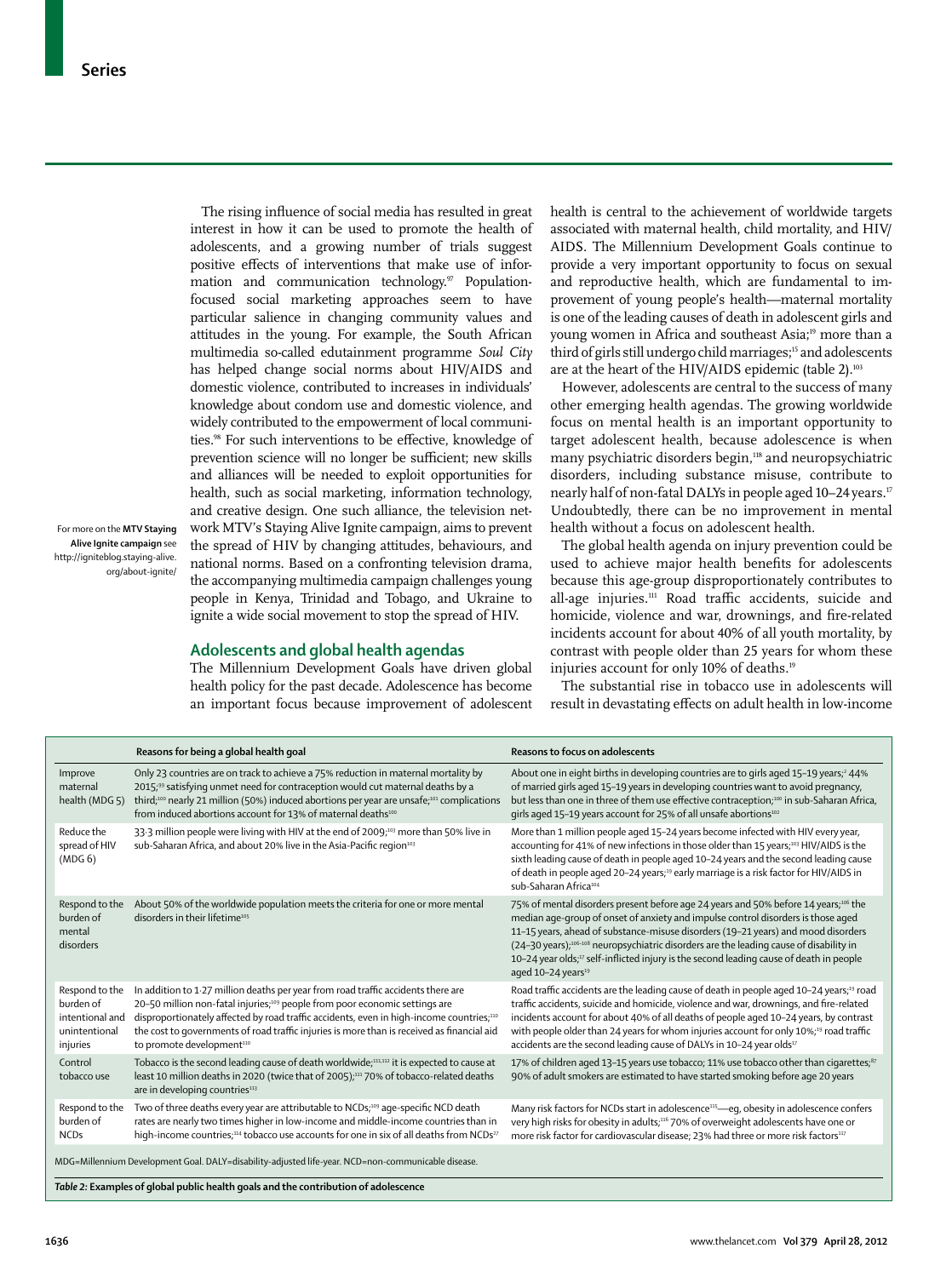and middle-income countries for many decades.<sup>85</sup> The success of tobacco control policies that focused on access (eg, pricing and taxation) emphasises that many interventions promoting adolescent health are the result of population-targeted campaigns.<sup>24</sup> Urgent implementation of the Global Framework Convention on Tobacco Control119—a treaty to reduce the availability of, and interest in, tobacco for young people—is necessary.

The rising burden of non-communicable diseases has resulted in an increased worldwide focus on tobacco control and other risk factors for adult disease, such as obesity, low levels of physical activity, and alcohol consumption.26,27 Policy resonance is being driven mainly by arguments about the worldwide burden of noncommunicable diseases, which now account for two in every three deaths, including in low-income and middleincome countries,<sup>120</sup> and about the efficiencies that could be achieved by clinically oriented secondary prevention interventions targeting common risk factors in adults. Despite the estimation that 70% of premature deaths in adults are largely caused by behaviours started in adolescence that share common risk factors,<sup>1</sup> little articulation has taken place within the non-communicable disease agenda about the importance of adolescents as a target for universal prevention.

## **Recognition of adolescent health**

Within child health, decades of clinical experience have stimulated research that has in turn affected national and global public policy, public health, and models of clinical practice within key domains of interest (eg, infant mortality and pneumonia). These efforts have contributed to the growth and integration of child public health. Collaborations, networks, advocacy, and funding organisations that stretch beyond health have resulted in national and worldwide investment and initiatives that have led to substantial improvements in child health.

Adolescent health is a much younger discipline by comparison. Although the International Pediatric Association was established in 1910, the International Association of Adolescent Health was not established until 1987. In many low-income countries, the life stage of adolescence is only just being recognised.39,121 In the USA, adolescent medicine emerged as a distinct medical specialty about 50 years ago and has contributed to improvements in clinical practice, public health, and prevention science.122 Other high-income countries have only very recently adopted adolescent medicine as a specialty, which explains why many health professionals have insufficient training and skills to work effectively with adolescents.<sup>123,124</sup> The training needs of clinicians and public health practitioners in low-income and middleincome countries are only starting to be appreciated.<sup>121,125</sup>

The current generation will take a different path through their adolescent years from previous generations and will face new challenges to their health along the way. How they negotiate these years will have a powerful effect on their future health and their countries' economic and social prospects. We make the following recommendations to promote the health of adolescents and to ensure that adolescence is indeed a strong foundation for future health.

## **Recommendations**

## **Embrace adolescence within the life course**

What happens during adolescence is central to many emerging global health agendas. In view of this prominence, these agendas are unlikely to be successful without a greater focus on adolescence. Even when the contribution of adolescents to the wider agenda is indisputable, such as in international HIV/AIDS initiatives, it is often overlooked in terms of policy and programming. To rectify this omission, much greater appreciation of the importance of adolescence within a life-course perspective is needed.

## **Develop a cross-cutting agenda**

Social determinants of health that are distinctly influential during adolescence combined with common risk and protective factors suggest that efforts to improve health issues will probably be effective if they are part of a crosscutting agenda focused on adolescent health as a whole, rather than in terms of different diseases. An international agenda on adolescent health would place the developmental phase of adolescence centre stage rather than any one health issue, but would build on and contribute to the interventions taking place within distinct disease entities (so-called vertical silos). This agenda would focus attention on the common determinants of health that promote both risk and protective factors in young people's lives. It would also promote the implementation of adolescent-friendly health systems and services that are able to effectively respond to the specific needs of young people.<sup>4,126</sup> Importantly, it would support investments in preventive interventions that extend well beyond the health sector<sup>24,127</sup> through alignment with education, employment, sex equality, and human rights initiatives.

## **Make adolescents and their health visible**

Good information systems are an important step towards making adolescents and their health more visible to policy makers, researchers, donors, and development partners. The insufficient prominence of adolescent health could be a result of inadequate information systems,128,129 which shows inadequate acknowledgment of adolescence as a developmental stage and a failure to appreciate the dynamic nature of health across adolescence. No doubt, this is compounded by inconsistent age definitions—eg, age categories that view young people aged 15–19 years as adults (eg, 0-14 years, 15-64 years) effectively render adolescence invisible, and are usually inconsistent with the age criteria of relevant services such as health and education.130 The value of reporting data for three categories across adolescence (10–14 years, 15–19 years,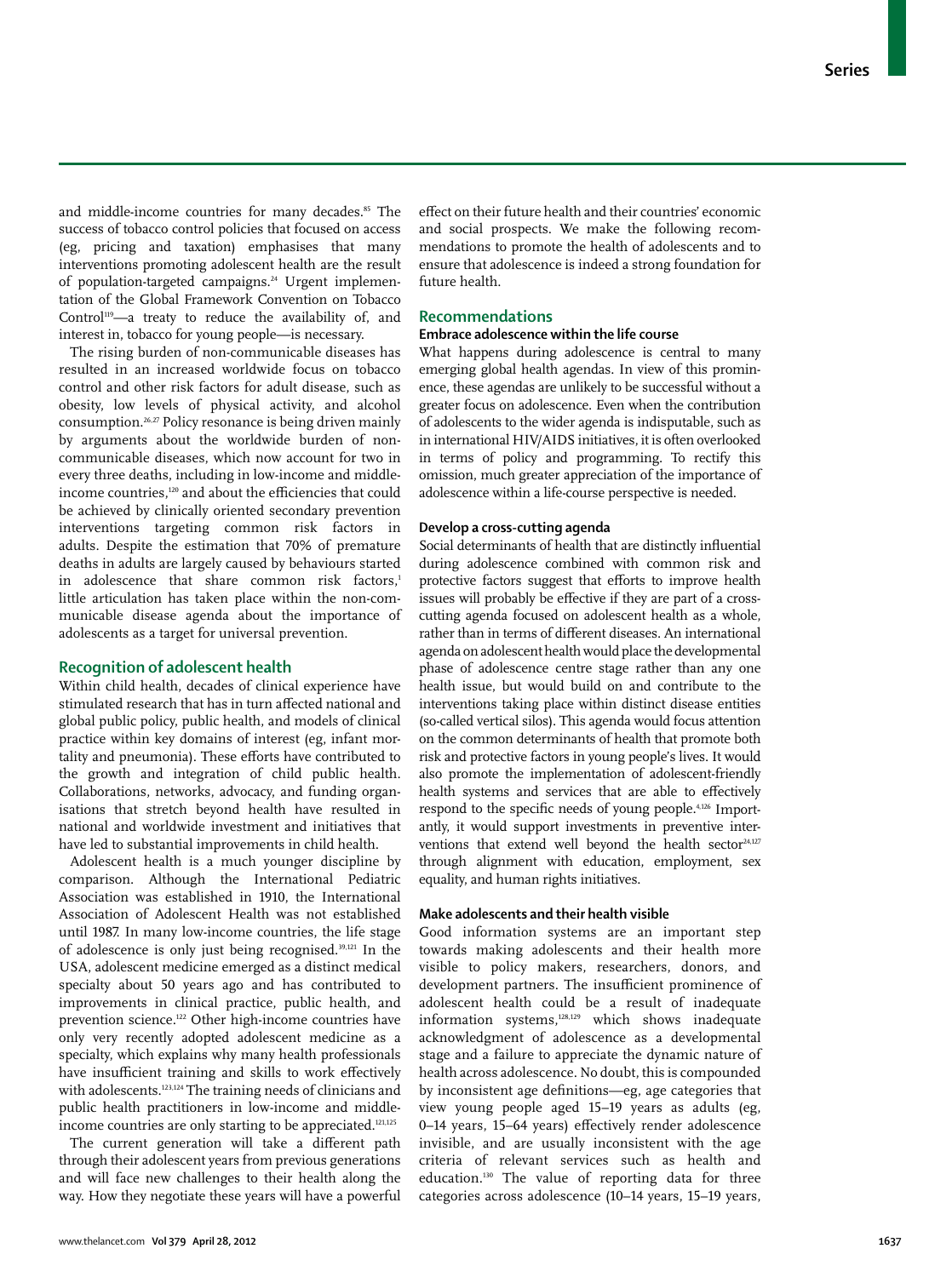and 20–24 years) is clear from publications that have raised awareness of the greatly changing health profile across this developmental period.17–19

## **Give adolescents a stronger voice**

Greater engagement of young people, whether as consumers of health services or recipients of preventive intervention programmes, will help to ensure the relevance of interventions that set out to target this diverse population. If adolescents are given a voice by being involved in the identification of their health issues and development of appropriate solutions, they will also be more visible to their communities, stakeholders, and decision makers.

#### **Increase the capacity of the specialty**

Despite growing worldwide interest in adolescent health and medicine,<sup>4,5,14,15,25</sup> local, national, and global capacity is insufficient to shape the necessary attitudes and skills of the next generation of public health practitioners, prevention scientists, policy makers, and clinicians. Functional capacity will be provided by greater investments in people and organisations.

Funding to support the development of academic centres of excellence in adolescent health, such as the Leadership in Adolescent Health programme in the  $USA<sub>1</sub><sup>25</sup>$  is necessary to develop sufficient public health, prevention science, advocacy, and policy skills within adolescent health. This development would foster proficiency within the major categories of adolescent public health (eg, sexual health, tobacco use, substance misuse, mental health, and injuries). A strong focus on adolescent health within undergraduate and postgraduate health programmes is urgently needed, as is reorientation of existing professionals to the specialty.

Achievement of the necessary worldwide investments in adolescent health would be greatly aided by more visible advocacy efforts, especially in relation to governments, donors, and development partners. In the short term, reorientating child-health advocacy groups to be more inclusive of adolescents would be helpful, but in the medium term, more focused initiatives on adolescents are needed.

#### **Contributors**

SMS conceived the paper as part of the planning of the Series on adolescent health, and led the writing of the paper, which all other authors contributed to. SMS and GCP led the development of the conceptual framework.

#### **Confl icts of interest**

We declare that we have no conflicts of interest.

#### **Acknowledgments**

We thank David Bennett, Bob Blum, Chiara Bucello, Carolyn Coffey, Louisa Degenhardt, David Hawkins, and John Santelli for their contributions to this report.

#### **References**

- WHO. Global health risks: mortality and burden of disease attributable to selected major risks. Geneva: World Health Organization, 2009.
- 2 UN Department of Social and Economic Affairs, Population Division. World population prospects: highlights of the 2008 revision. Working Paper No ESA/P/WP.210. New York, NY: United Nations, 2009.
- UNICEF. Child poverty in perspective: an overview of child well-being in rich countries. Innocenti Report Card 7. Florence, Italy: United Nations Children's Fund, Innocenti Research Centre, 2007.
- 4 WHO. Adolescent friendly health services: an agenda for change. Geneva: World Health Organization, 2002.
- 5 The World Bank. World development report 2007: development and the next generation. Washington, DC: The International Bank for Reconstruction and Development/The World Bank, 2007.
- 6 Mathers CD, Schofield DJ. The health consequences of unemployment: the evidence. *Med J Aust* 1998; **168:** 178–82.
- 7 Morrell SL, Taylor RJ, Kerr CB. Jobless. Unemployment and young people's health. *Med J Aust* 1998; **168:** 236–40.
- 8 Schiff M, Pat-Horenczyk R, Benbenishty R, Brom D, Baum N, Astor RA. Do adolescents know when they need help in the aftermath of war? *J Trauma Stress* 2010; **23:** 657–60.
- 9 Garrib A, Herbst AJ, Hosegood V, Newell ML. Injury mortality in rural South Africa 2000–2007: rates and associated factors. *Trop Med Int Health* 2011; **16:** 439–46.
- 10 Beiser M, Wiwa O, Adebajo S. Human-initiated disaster, social disorganization and post-traumatic stress disorder above Nigeria's oil basins. *Soc Sci Med* 2010; **71:** 221–27.
- 11 Schwartz S. Youth and post-conflict reconstruction: agents of change. Washington, DC: USIP Press Books, 2010.
- 12 Makhoul J, Alameddine M, Afifi RA. 'I felt that I was benefiting someone': youth as agents of change in a refugee community project. *Health Educ Res* 2011; published online April 4. DOI:10.1093/her/cyr011.
- 13 Office of the United Nations High Commissioner for Human Rights. Convention on the rights of the child (1989). http://www2. ohchr.org/english/law/pdf/crc.pdf (accessed Feb 2, 2012).
- UNICEF. State of the world's children 2011: adolescence-an age of opportunity. New York, NY: United Nations Children's Fund, 2011.
- 15 Temin M, Levine R. Start with a girl: a new agenda for global health. Washington, DC: Center for Global Development, 2009.
- WHO. The second decade: improving adolescent health and development. Geneva: World Health Organization, 2001.
- 17 Gore FM, Bloem PJN, Patton GC, et al. Global burden of disease in young people aged 10–24 years: a systematic analysis. *Lancet* 2011; **377:** 2093–102.
- 18 Viner RM, Coffey C, Mathers C, et al. 50-year mortality trends in children and young people: a study of 50 low-income, middle-income, and high-income countries. *Lancet* 2011; **377:** 1162–74.
- Patton GC, Coffey C, Sawyer SM, et al. Global patterns of mortality in young people: a systematic analysis of population health data. *Lancet* 2009; **374:** 881–92.
- 20 US Department of Health and Human Services, Office of Population Affairs. What is adolescence? http://www.hhs.gov/opa/ familylife/tech\_assistance/etraining/adolescent\_brain/Overview/ what\_is\_adolescence/ (accessed March 7, 2012).
- Rutter M. Pathways from childhood to adult life. *J Child Psychol Psychiatry* 1989; **30:** 23–53.
- 22 Mortimer JT, Vuolo M, Staff J, Wakefield S, Xie W, Tracing the timing of "career" acquisition in a contemporary youth cohort. *Work Occup* 2008; **35:** 44–84.
- 23 Cicchetti D. Development and psychopathology. In: Cicchetti D, Cohen DJ, eds. Developmental psychopathology, vol 1: theory and method. 2nd edn. Hoboken, NJ: John Wiley & Sons, 2006: 1–23.
- 24 Catalano RF, Fagan AA, Gavin LE, et al. Worldwide application of prevention science in adolescent health. *Lancet* 2012; published online April 25. DOI:10.1016/S0140-6736(12)60238-4.
- 25 Lawrence RS, Appleton Gootman J, Sim LJ, eds, for the Committee on Adolescent Health Care Services and Models of Care for Treatment, Prevention, and Healthy Development. Adolescent health services: missing opportunities. Washington, DC: The National Academies Press, 2008.
- 26 UN. Prevention and control of non-communicable disease. New York, NY: United Nations, 2010.
- 27 Beaglehole R, Bonita R, Horton R, et al. Priority actions for the non-communicable disease crisis. *Lancet* 2011; **377:** 1438–47.
- 28 Bhutta ZA, Ahmed T, Black RE, et al. What works? Interventions for maternal and child undernutrition and survival. *Lancet* 2008; **371:** 417–40.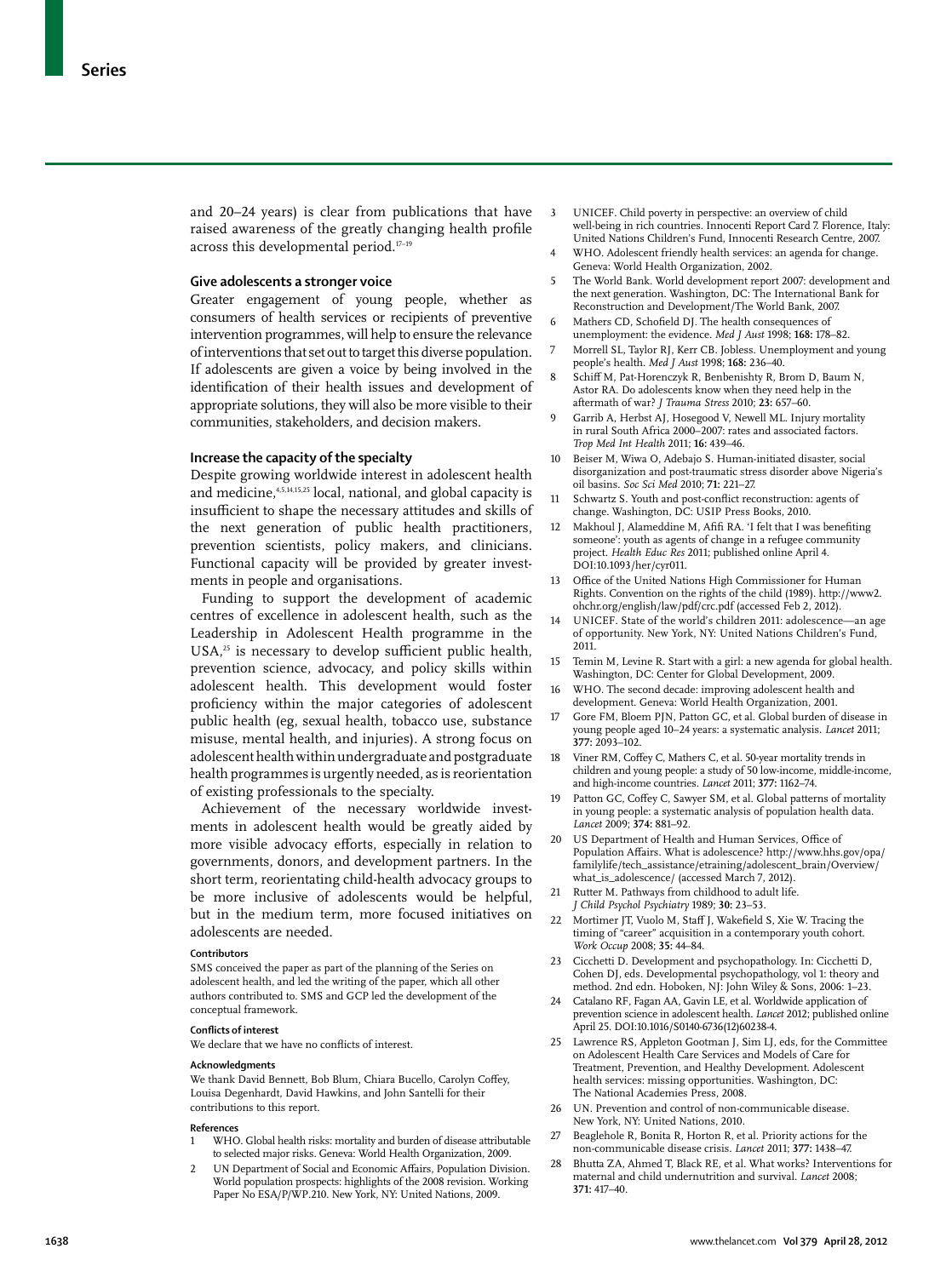- 29 Pettitt DJ, Baird HR, Aleck KA, Knowler WC. Excessive obesity in offspring of Pima Indian women with diabetes during pregnancy. *N Engl J Med* 1983; **308:** 242–45.
- Pettitt DJ, Aleck KA, Baird HR, Carraher MJ, Bennett PH, Knowler WC. Congenital susceptibility to NIDDM: role of the intrauterine environment. *Diabetes* 1988; **37:** 622–28.
- 31 Silverman B, Metzger BE, Cho NH, Loeb CA. *Diabetes Care* 1995; **18:** 617.
- 32 Stratton KR, Howe CJ, Battaglia FC, eds, for the Institute of Medicine. Fetal alcohol syndrome: diagnosis, epidemiology, prevention, and treatment. Washington, DC: National Academy Press, 1996.
- 33 Abel EL. Smoking during pregnancy: a review of the effects on growth and development of the offspring. *Hum Biol* 1980; **52:** 593–625.
- 34 Norris SA, Osmond C, Gigante D, et al. Size at birth, weight gain in infancy and childhood, and adult diabetes risk in five low- o middle-income country birth cohorts. *Diabetes Care* 2012; **35:** 72–79.
- 35 Reddy SP, James S, Kambaran N, Omardien R, Mbewu AD. Underweight, overweight and obesity among South African adolescents: results of the 2002 National Youth Risk Behaviour Survey. *Public Health Nutr* 2008; **12:** 203–07.
- 36 Gluckman PD, Hanson MA. Evolution, development and timing of puberty. *Trends Endocrinol Metab* 2006; **17:** 7–12.
- 37 Parent A-S, Teilmann G, Juul A, Skakkebaek NE, Toppari J, Bouguignon J-P. The timing of normal puberty and the age limits of sexual precocity: variations around the world, secular trends, and changes after migration. *Endrocr Rev* 2003; **24:** 668–93.
- 38 Cohen P, Kasen S, Chen H, Hartmark C, Gordon K. Variations in patterns of developmental transitions in the emerging adulthood period. *Dev Psychol* 2003; **39:** 657–69.
- 39 Lloyd C, ed, for the Panel on Transitions to Adulthood in Developing Countries. Growing up global: the changing transitions to adulthood in developing countries. Washington, DC: The National Academies Press, 2005.
- Roudi-Fahimi F, Mederios Kent M. Challenges and opportunitiesthe population of the Middle East and Africa. Population Bulletin 62, no. 2. Washington, DC: Population Reference Bureau, 2007.
- 41 Rashad H, Osman M, Roudi-Fahimi F. Marriage in the Arab world. Washington, DC: Population Reference Bureau, 2005.
- 42 Hall GS. Adolescence: its psychology and its relations to physiology, anthropology, sociology, sex, crime, religion and education. London: Appleton, 1905.
- 43 Patton GC, Viner R. Pubertal transitions in health. *Lancet* 2007; **369:** 1130–39.
- Insel TR. A neurobiological basis of social attachment. *Am J Psychiatry* 1997; **154:** 726–35.
- Ellis BJ, Garber J. Psychosocial antecedents of variation in girls' pubertal timing: maternal depression, stepfather presence, and marital and family stress. *Child Dev* 2000; **71:** 485–501.
- Herman-Stahl MA, Ashley OS, Penne MA, et al. Moderation and mediation in the relationship between mothers' or fathers' serious psychological distress and adolescent substance use: findings from a national sample. *J Adolesc Health* 2008; **43:** 141–50.
- Saxbe DE, Repetti RL. Brief report: fathers' and mothers' marital relationship predicts daughters' pubertal development two years later. *J Adolesc* 2009; **32:** 415–23.
- 48 Blakemore S-J, Burnett S, Dahl RE. The role of puberty in the developing adolescent brain. *Hum Brain Mapp* 2010; **31:** 926–33.
- Giedd JN, Blumenthal J, Jeffries NO, et al. Brain development during childhood and adolescence: a longitudinal MRI study. *Nat Neurosci* 1999; **2:** 861–63.
- 50 Blakemore S-J. The social brain in adolescence. *Nat Rev Neurosci* 2008; **9:** 267–77.
- 51 Raznahan A, Lerch JP, Lee N, et al. Patterns of coordinated anatomical change in human cortical development: a longitudinal neuroimaging study of maturational coupling. *Neuron* 2011; **72:** 873–84.
- 52 Petanjek Z, Judas M, Simic G, et al. Extraordinary neoteny of synaptic spines in the human prefrontal cortex. *Proc Natl Acad Sci USA* 2011; **108:** 13281–86.
- Paus T, Keshavan M, Giedd JN. Why do many psychiatric disorders emerge during adolescence? *Nat Rev Neurosci* 2008; **9:** 947–57.
- 54 Shaw P, Kabani NJ, Lerch JP, et al. Neurodevelopmental trajectories of the human cerebral cortex. *J Neurosci* 2008; **28:** 3586–94.
- 55 Casey BJ, Getz S, Galvan A. The adolescent brain. *Dev Rev* 2008; **28:** 62–77.
- 56 Steinberg L. A social neuroscience perspective on adolescent risk taking. *Dev Rev* 2008; **28:** 78–106.
- Galvan A, Hare TA, Parra CE, et al. Earlier development of the accumbens relative to orbitofrontal cortex might underlie risk-taking behavior in adolescents. *J Neurosci* 2006; **26:** 6885–92.
- 58 Martin CA, Kelly TH, Rayens MK, et al. Sensation seeking, puberty, and nicotine, alcohol, and marijuana use in adolescence. *J Am Acad Child Adolesc Psychiatry* 2002; **41:** 1495–502.
- Thor CP, Gabler HC. Assessing the residual teen crash risk factors after graduated drivers license implementation. *Ann Adv Automot Med* 2010; **54:** 295–308.
- 60 Johnson SB, Blum RW, Giedd JN. Adolescent maturity and the brain: the promise and pitfalls of neuroscience research in adolescent health policy. *J Adolesc Health* 2009; **45:** 216–21.
- 61 Viner RM, Ozer EM, Denny S, et al. Adolescence and the social determinants of health. *Lancet* 2012; published online April 25. DOI:10.1016/S0140-6736(12)60149-4.
- Jessor R, Van Den Bos J, Vanderryn J, Costa FM, Turbin MS. Protective factors in adolescent problem behaviours: moderator effects and developmental change. *Dev Psychol* 1995; 31: 923-33.
- 63 Resnick MD, Bearman PS, Blum RW, et al. Protecting adolescents from harm: findings from the National Longitudinal Study on Adolescent Health. *JAMA* 1997; **278:** 823–32.
- Herrenkohl TI, Maguin E, Hill KG, Hawkins JD, Abbott RD, Catalano RF. Developmental risk factors for youth violence. *J Adolesc Health* 2000; **26:** 176–86.
- 65 Bond L, Carlin J, Thomas L, Patton GC. Does bullying cause emotional problems? A longitudinal study of young secondary school students. *BMJ* 2001; **323:** 480–84.
- 66 Patton GC, Bond L, Carlin JB, et al. Promoting social inclusion in schools: a group-randomized trial of effects on student health risk behavior and well-being. *Am J Public Health* 2006; **96:** 1582–87.
- 67 Benson PL. Adolescent development in social and community context: a program of research. *New Dir Youth Dev* 2002; **95:** 123–48.
- 68 Scales PC, Benson PL, Leffert N, Blyth DA. Contribution of developmental assests to the prediction of thriving among adolescents. *Appl Dev Sci* 2000; **4:** 27–46.
- 69 Bamblett M, Bath H, Roseby R, for the Northern Territory Government. Growing them strong, together: promoting the safety and wellbeing of the Northern Territory's children—summary report of the Board of Inquiry into the Child Protection System in the Northern Territory. Darwin: Northern Territory Government, 2010.
- Coffey C, Veit F, Wolfe R, Cini E, Patton GC. Mortality in young offenders: retrospective cohort study. *BMJ* 2003; 326: 1064-66.
- 71 Bearsley-Smith CA, Bond LM, Littlefield L, Thomas LR. The psychosocial profile of adolescent risk of homelessness. *Eur Child Adolesc Psychiatry* 2008; **17:** 226–34.
- 72 Kamieniecki GW. Prevalence of psychological distress and psychiatric disorders among homeless youth in Australia: a comparative review. *Aust N Z J Psychiatry* 2001; **35:** 352–58.
- Glynn JR, Kayuni N, Floyd S, et al. Age at menarche, schooling, and sexual debut in northern Malawi. *PLoS One* 2010; **5:** e15334.
- 74 Patton GC, McMorris BJ, Toumbourou JW, Hemphill SA, Donath S, Catalano RF. Puberty and the onset of substance use and abuse. *Pediatrics* 2004; **114:** e300–06.
- Trucco EM, Colder CR, Wieczorek WF. Vulnerability to peer influence: a moderated mediation study of early adolescent alcohol use initiation. *Addict Behav* 2011; **36:** 729–36.
- Hingson RW, Heeren T, Winter M. Age at drinking onset and alcohol dependence: age at onset, duration, and severity. *Arch Pediatr Adolesc Med* 2006; **160:** 739–46.
- Staff J, Schulenberg JE, Maslowsky J, et al. Substance use changes and social role transitions: proximal developmental effects on ongoing trajectories from late adolescence through early adulthood. *Dev Psychopathol* 2010; **22:** 917–32.
- 78 Smith L, Foxcroft D. Drinking in the UK: an exploration of trends. York: Joseph Rowntree Foundation, 2009.
- 79 Poelen EA, Scholte RH, Engels RC, Boomsma DI, Willemsen G. Prevalence and trends of alcohol use and misuse among adolescents and young adults in the Netherlands from 1993 to 2000. *Drug Alcohol Depend* 2005; **79:** 413–21.